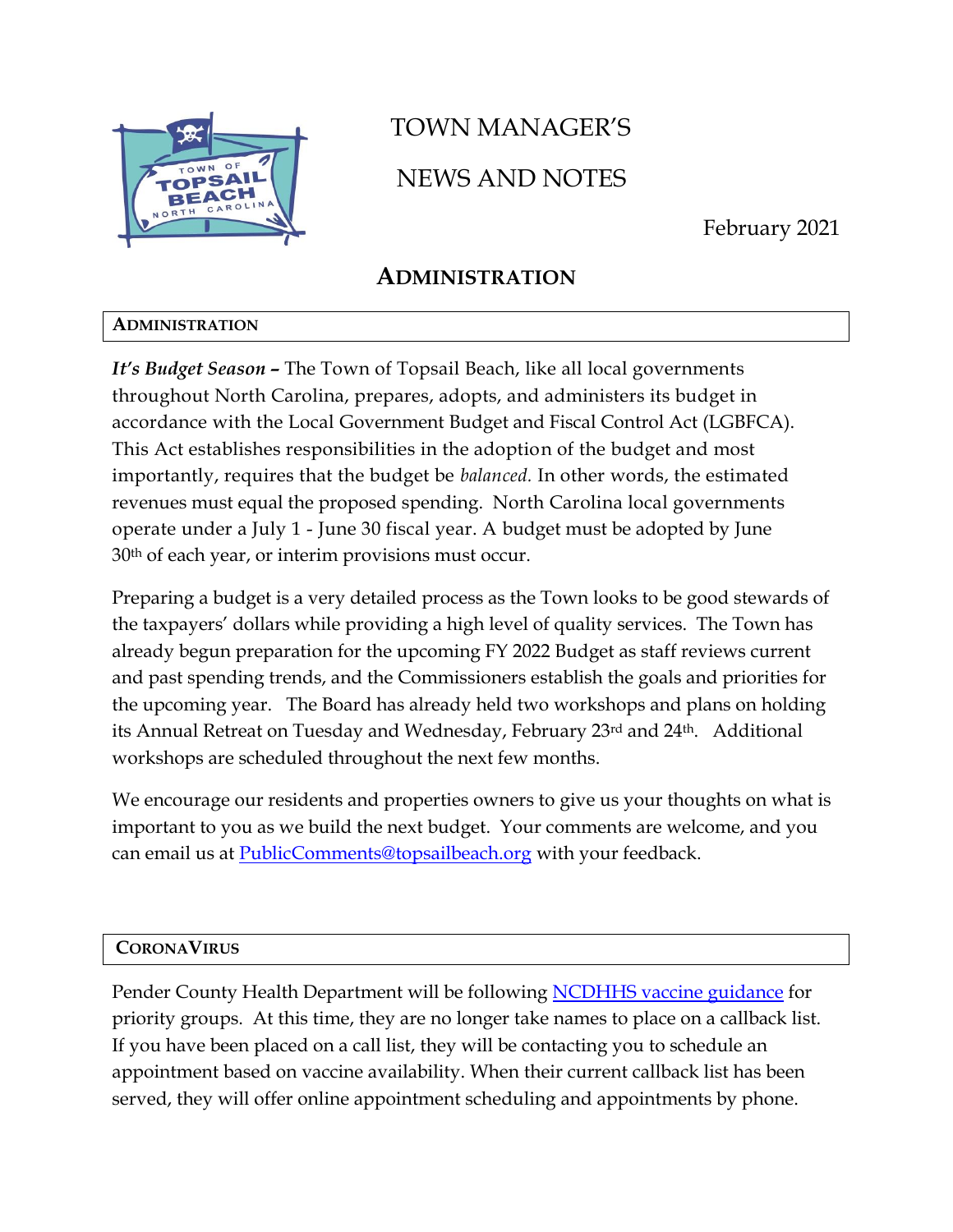To better serve our community Pender County asks that you monitor the County's website or Facebook page and the local news for updates on vaccine availability, [https://www.pendercountync.gov/.](https://www.pendercountync.gov/) There is a new phone line dedicated to taking calls exclusive to COVID-19 vaccination information. The phone number is 910-663- 4200. Personnel are standing by 8 a.m. – 5 p.m., Monday through Friday to answer calls regarding the COVID-19 vaccination.

Appointments can be made in Burgaw (Tuesdays) and Hampstead Annex (Thursdays).

## \*IMPORTANT\*

You cannot receive the COVID-19 vaccine if:

You have tested positive for COVID within the last 30 days

You have received a vaccine of any kind (other than for COVID-19) in the last 14 days

You have pending test results due to an exposure

NCDHHS [released new tools](https://www.ncdhhs.gov/news/press-releases/new-tools-help-north-carolinians-get-vaccine-information) to help North Carolinians get their COVID-19 vaccine questions answered and to find vaccine locations in the state. The newly expanded COVID-19 vaccine help center can be reached at 888-675-4567 Monday through Friday from 7 a.m. until 7 p.m., and on Saturday and Sunday from 8 a.m. until 4 p.m. The  $Find$ [a Vaccine Location](https://myspot.nc.gov/map-view) search tool lets North Carolinians enter their ZIP code or current location to find nearby vaccine providers. The [Find a Vaccine Location](https://myspot.nc.gov/map-view) tool will be updated regularly with the latest available data. Users should contact vaccine providers directly to confirm availability and schedule appointments. Vaccine supplies remain very low, and people eligible to be vaccinated may have to wait for an appointment. North Carolina is currently vaccinating health care workers, long-term care staff and residents, and people 65 and older (Groups 1 and 2). Not all vaccine providers may be ready to vaccinate all eligible groups yet. [Find My Vaccine Group,](https://findmygroup.nc.gov/) launched last week, walks users through a series of questions to determine which vaccine group they are in. People can then sign up to be notified when their group can get vaccinated.

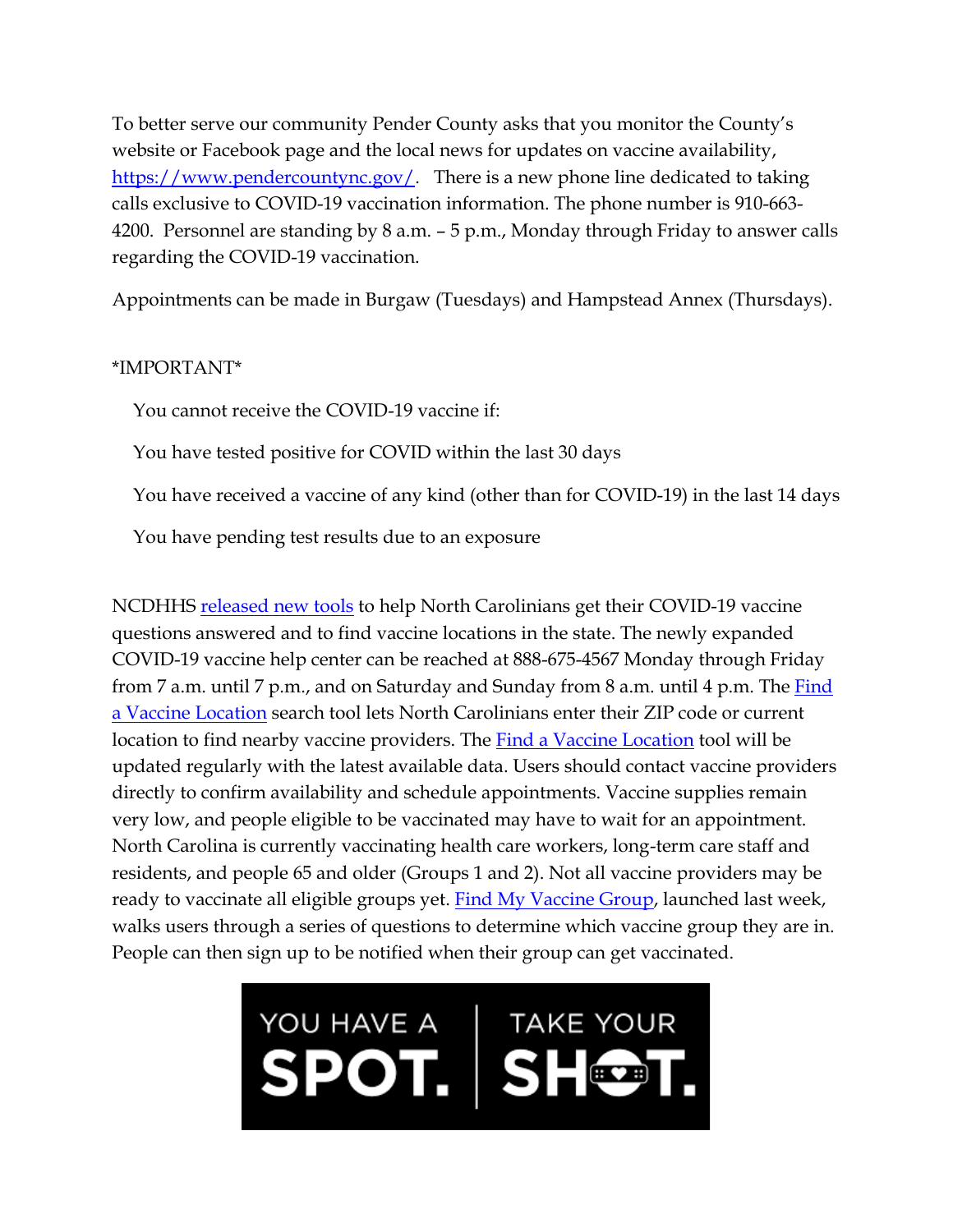## **BEACH PROJECT**



Progress continues on our Storm Damage Reduction Project as Weeks Marine nears the Jolly Roger Pier in its Beach Nourishment efforts. To date, over 500,000 cubic yards of sand has been dredged and placed on the beach strand, on the southern end of the island. Progress maps are updated weekly and can be found on our website at

[https://www.topsailbeach.org/Departments/Beach-Nourishment.](https://www.topsailbeach.org/Departments/Beach-Nourishment)

Over the next several days, the *Borinquen* will finish dredging the area near the canals and shift to the very northern end of our town limits and begin working south. The dredge will utilize the connection with the Queens Grant pipeline crossing and the beachfill area will progress south towards the Pier until it connects with the existing improvements. Once that is complete the pipelines will be flipped, and beach nourishment will move north from Queens Grant to the town line. Pipes that are currently running from Drum Avenue south along the beach will be removed.

#### **Survey**

TI Coastal has completed a quarterly survey of Topsail Inlet, Topsail Creek and Banks Channel which can be found on our website listed below.

#### **For More Information**

Weekly progress maps are posted online for everyone to see. We will also periodically post new pictures and videos of the progress. Be sure to visit our website at [www.topsailbeach.org](http://www.topsailbeach.org/) and look for the icon below for more information. Also watch for us on Facebook and Twitter!

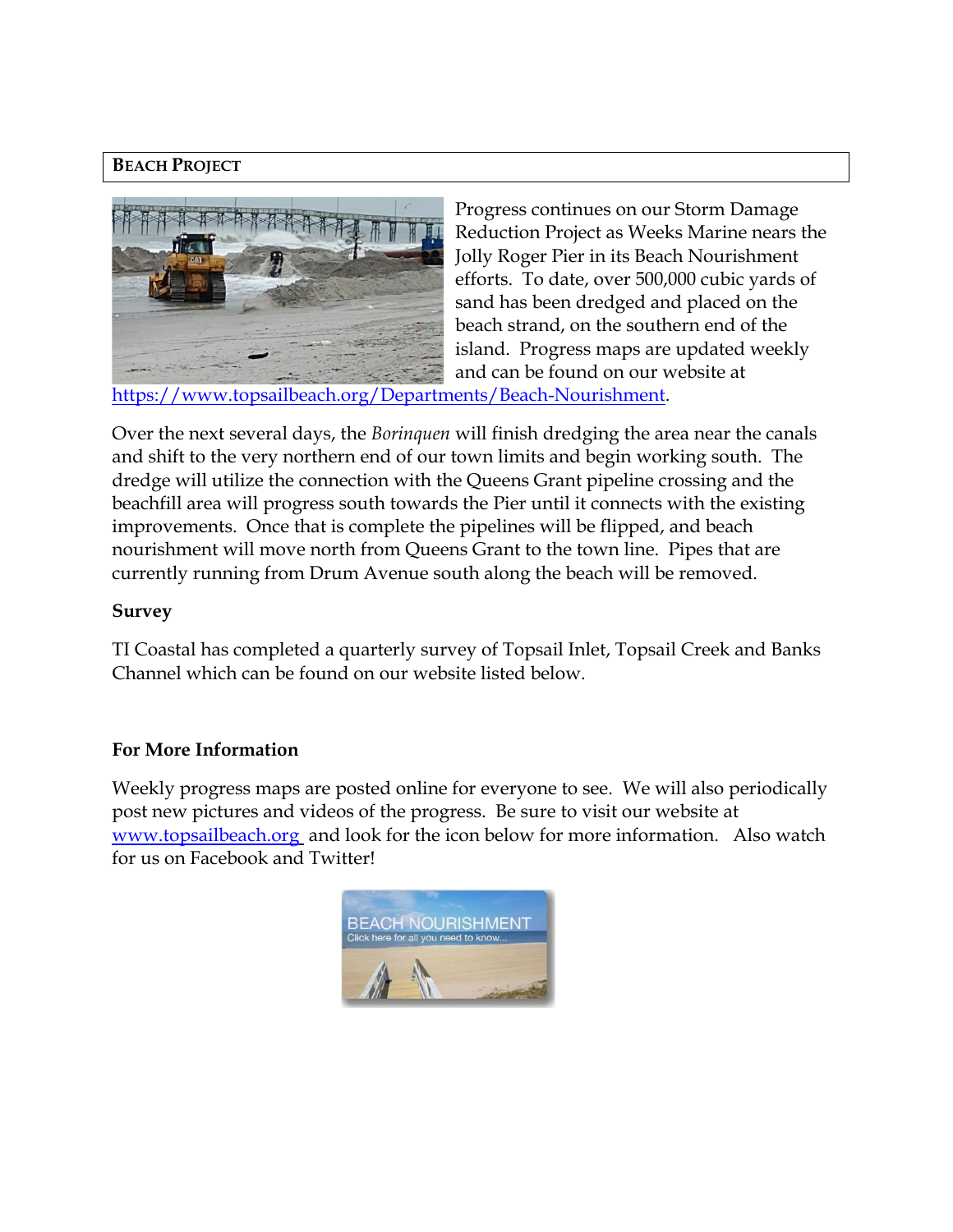# **POLICE**

#### **ACTIVITY LOG EVENT SUMMARY**

| <b>JANUARY 2021</b>             |                |                                      |                |  |  |
|---------------------------------|----------------|--------------------------------------|----------------|--|--|
|                                 |                |                                      |                |  |  |
| <b>ARREST MADE</b>              | $\overline{2}$ | <b>ASSIST TO FIRE/RESCUE</b>         | 1              |  |  |
| <b>ALARM CALL</b>               | 2              | <b>CALL FOR SERVICE</b>              | 12             |  |  |
| <b>ASSAULT</b>                  | 0              | <b>BEACH PATROL</b>                  | 0              |  |  |
| <b>BOAT RELATED CALL</b>        | $\Omega$       | <b>BEACH WHEELCHAIR</b>              | $\mathbf{0}$   |  |  |
| <b>CIVIL CITATION</b>           | 0              | <b>DEATH</b>                         | 0              |  |  |
| <b>DISTURBANCE CALL</b>         | $\Omega$       | <b>DOG RELATED CALL</b>              | $\overline{2}$ |  |  |
| <b>LARCENY REPORT/B&amp;E</b>   |                | <b>LOST &amp; FOUND PROPERTY</b>     |                |  |  |
| <b>MESSAGE DELIVERED</b>        | $\mathbf{0}$   | <b>MISSING PERSON</b><br>0           |                |  |  |
| <b>OPEN DOOR FOUND</b>          | 3              | <b>PARKING COMPLAINT</b><br>1        |                |  |  |
| PROPERTY DAMAGE                 | 0              | <b>SURFING VIOLATION</b>             | 0              |  |  |
| <b>SCHOOL ATTENDED</b>          | 24             | <b>SECURITY/BUSINESS CHECK</b>       | 110            |  |  |
| <b>SPECIAL WORK</b>             | 58             | <b>STATE CITATION ISSUED</b><br>16   |                |  |  |
| <b>SUSPICIOUS PERSON</b>        | 4              | <b>SUSPICIOUS / UNLOCKED VEHICLE</b> | 8              |  |  |
| <b>TRAFFIC ACCIDENT</b>         | 0              | <b>TRESPASS CALL</b>                 | 0              |  |  |
| <b>TOPSAIL/SURF CITY ASSIST</b> | 0              | <b>WARNING CITATION ISSUED</b>       | 14             |  |  |

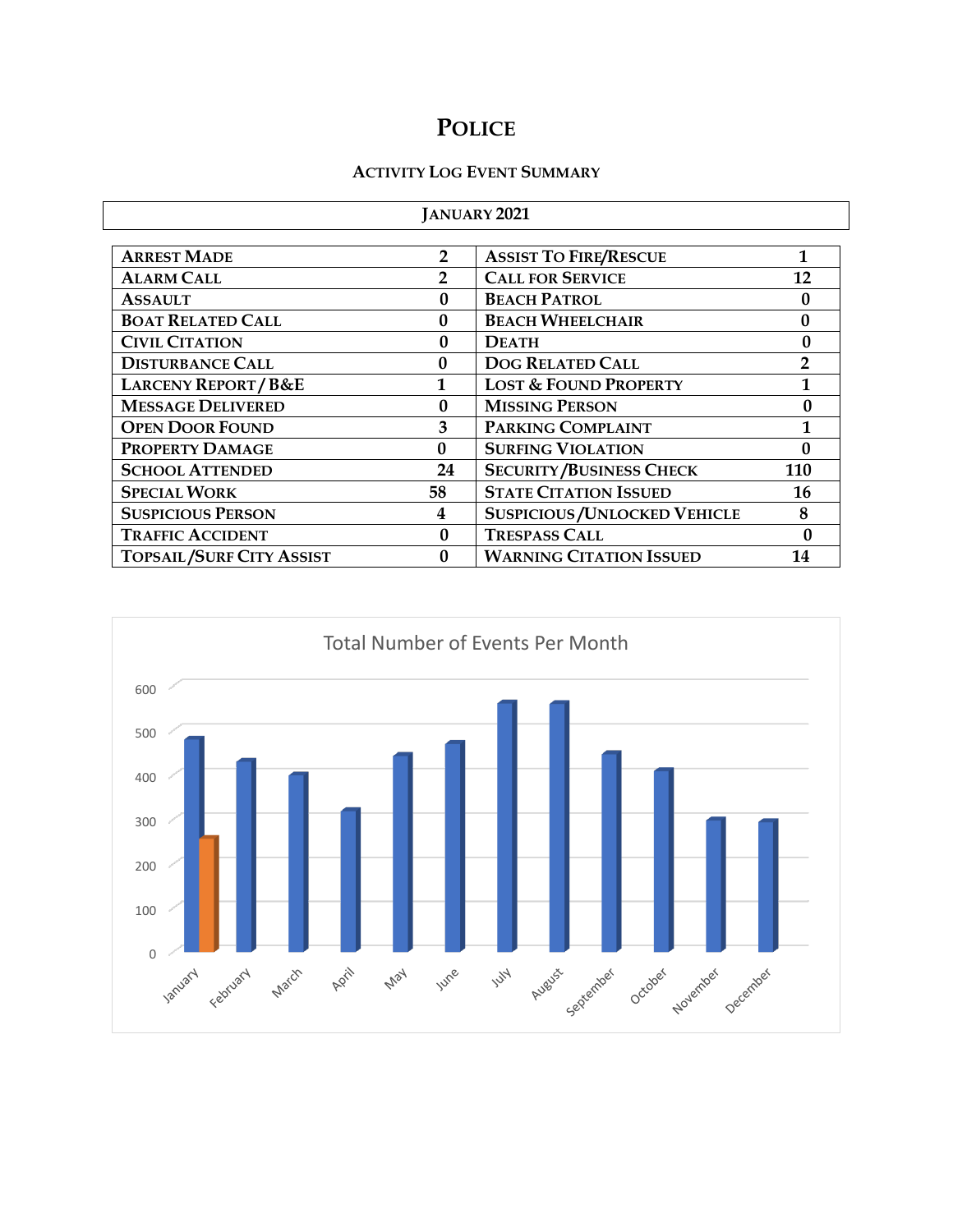# **PUBLIC WORKS**

#### **WATER USAGE**

Below is a look at the average daily water usage for January 2021, and a comparison of the data to 2019 and 2020. This January the distribution for the water system was a total of 2,812,950 gallons of water for an average of 90,740 gallons a day, an increase of 14,055 gpd over the same period last year (76,685 gpd).



## **MARINE DEBRIS CLEAN-UP**

The N.C. Division of Coastal Management (DCM), in partnership with the North Carolina Coastal Federation, received nearly \$2 million dollars in funding from the Natural Resources Conservation Service's Emergency Watershed Protection Program for the removal of marine debris and abandoned and derelict vessels deposited in public trust waters and lands from the remnants of Hurricane Florence along the southeast and central coast of North Carolina,

Between the start of the current project and January 31, 2021 a total of 299.58 tons/ 599,160 lbs. have been collected and removed from 6 sites in Carteret, Onslow, Pender and New Hanover Counties.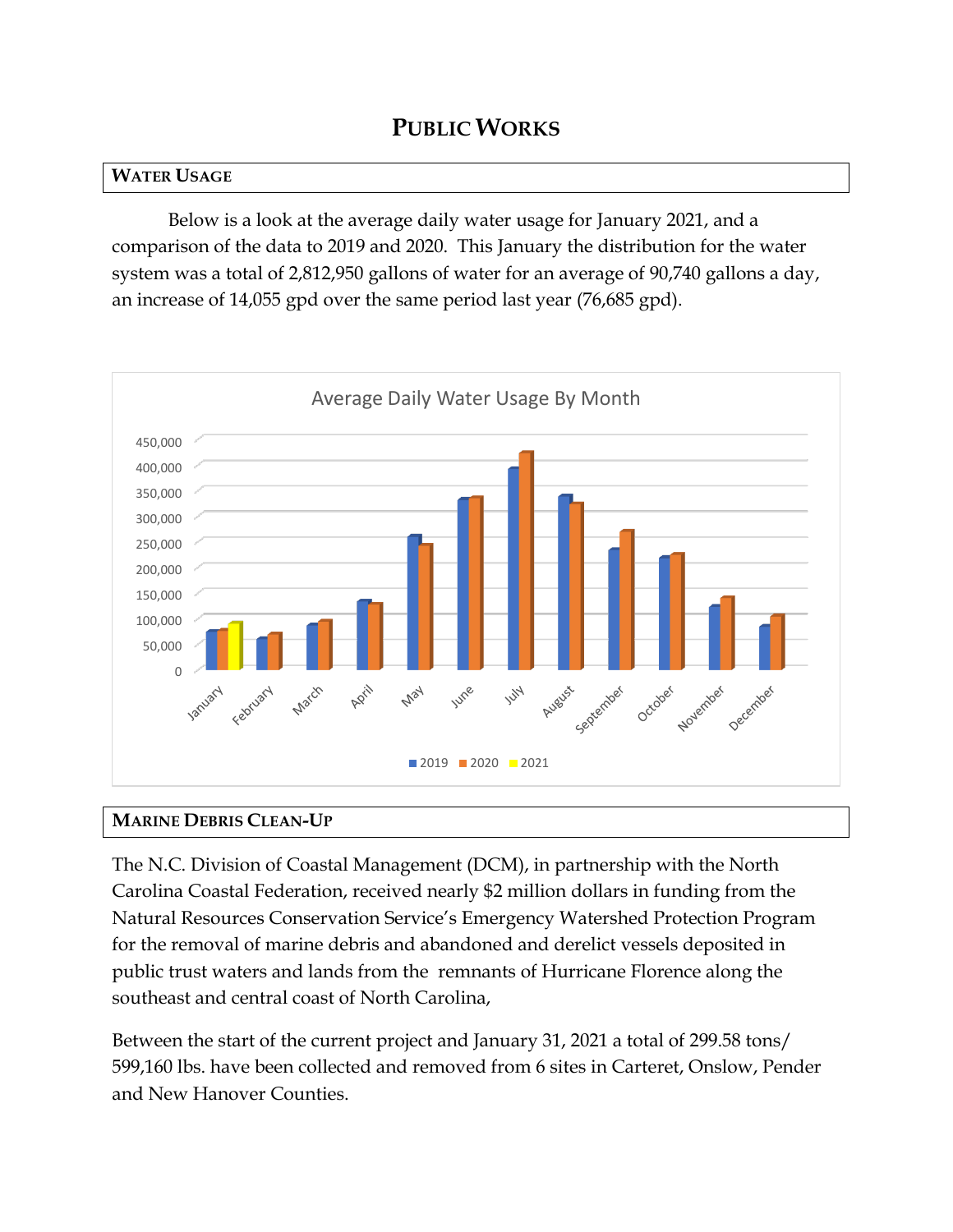

- This includes 29.96 tons of debris removed from the Stump Sound, Permuda Island Reserve and Topsail Sound.

- Working out of Topsail Beach since January 5, 2021, the crew has collected 14.1 tons in the adjacent public trust waters.

They are finding a significant number of large debris deposits. This area had not been cleaned

through earlier grant funded projects. The majority of debris continues to be lumber, polystyrene, filter cloth and plastic floats from docks and other waterfront structures. However, there is also a significant amount of debris from residential structures as well.

The Federation will begin working with marine contractors in a few weeks to start removing approved Abandoned and Derelict Vessels. This project will hopefully be able to remove an estimated 25 ADVs, including two that are behind Topsail Island.

This current funding and activity have a May 11, 2021 deadline.

The debris collected through this current NRCS-EWP funded program is in addition to the:

----- 43.43 tons of debris collected from the Topsail Beach area waters and 36.47 tons of debris from the Surf City area waters in late 2019 into spring 2020 with the NOAA Marine Debris Program grant funded project. The total for that project was 115.47 tons/ 230,940 lbs.

----- 75 tons of debris collected from the lower New River, Chadwick Bay, Alligator Bay and Stump Sound area waters between May and August 2019, and 125 tons collected from the waters around Swansboro supported through funding from the NC General Assembly to NCDEQ.

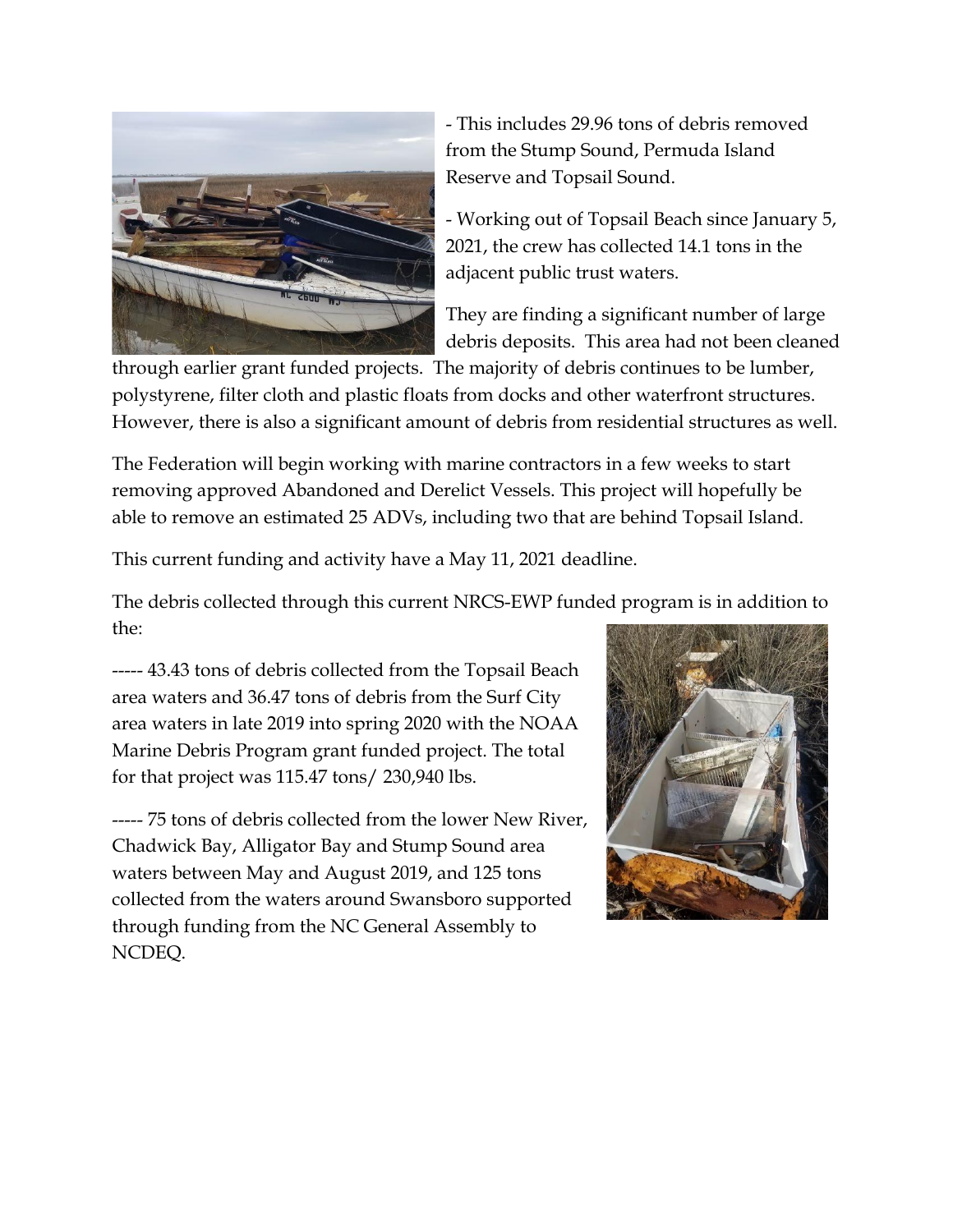# **COMMUNITY DEVELOPMENT**

#### **PLANNING AND ZONING**

The Planning Board met on January 27, 2021 with the following actions taken:

- 1. Approved Planning Board meeting schedule for 2021 to hold the meetings on the fourth Wednesday of every month beginning at 10:00 am rather than the historical 3:00 p.m. start time.
- 2. Discussed changes to the Land Development Code to prohibit Floating Structures and recommended proposed ordinance.
- 3. Discussed the proposed creation of a formal Parks & Recreation Advisory Board separate from the Planning Board. Forwarded recommendation for no change in the current provisions other that holding the meeting for the Planning Board and Parks & Recreation Advisory Board on different days.
- 4. Discussed the current provisions for paid parking in North Topsail Beach and Surf City, potential impact to Topsail Beach and the need for consideration for the Town. Recommendation to prepare comprehensive parking plan with feasibility to establish paid parking.
- 5. Discussed proposed changes to the Land Development Code to prohibit Floating Structures and directed Town Planner to prepare a draft ordinance.
- 6. Discussed the proposed creation of a formal Parks and Recreation Advisory Board separate from the Planning Board. Deferred further discussion to the January meeting.

#### **PARKS AND RECREATION**

The Parks and Recreation Advisory Board met on January 27, 2021 with the following actions taken:

1. Directed Town Planner to set a public meeting to obtain public comments on the following six (6) options to provide bicycle and pedestrian pathways along Anderson Boulevard:

North Anderson Blvd (Town line to Town Center)

- a. Eight-foot multi-purpose path along west side.
- b. Five-foot sidewalk along west side with four-foot bike lane on both sides.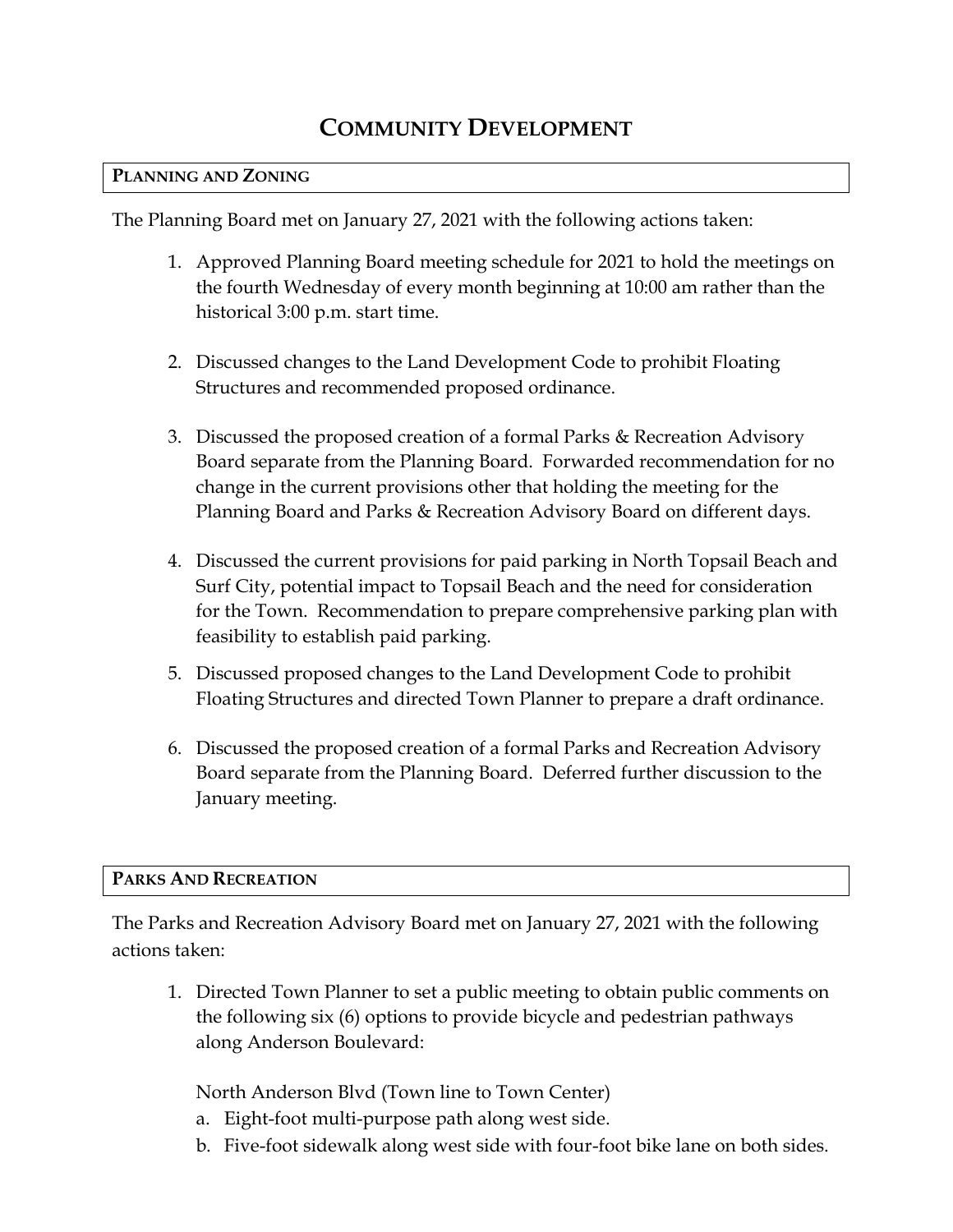Central business district (Town Center to Town Hall)

- c. Angled parking both sides with 7'5" sidewalk.
- d. Angled parking on west side, parallel parking on east side with 7'5" sidewalk.

South Anderson Blvd (Town Hall to Trout Avenue)

- e. Eight-foot multi-purpose path along east side.
- f. Five-foot sidewalk along east side with four-foot bike lane on both sides.

### **BUILDING PERMIT SUMMARY**

A total of 28 permits were issued at a valuation of \$2,852,734.00 with five (5) new single-family construction and four (4) residential alterations/additions.

| PERMIT DESCRIPTION               | <b>NUMBER</b>  | <b>VALUATION</b> | <b>PERMIT FEE</b> |
|----------------------------------|----------------|------------------|-------------------|
| Docks/Decks/Seawalls/AC          | 3              | \$68,600.00      | \$480.00          |
| <b>Electrical Repair</b>         | $\overline{4}$ | \$5,100.00       | \$220.00          |
| Gas Piping                       |                | \$2,900.00       | \$55.00           |
| <b>House Move</b>                |                | \$10,000.00      | \$250.00          |
| <b>Mechanical Repairs</b>        | 2              | \$16,500.00      | \$160.00          |
| Misc. Building Repair            | 3              | \$52,000.00      | \$380.00          |
| Misc. Plumbing                   | $\overline{2}$ | \$17,000.00      | \$165.00          |
| <b>Residential Addition</b>      | $\overline{2}$ | \$154,000.00     | \$871.00          |
| <b>Residential Alteration</b>    | $\overline{2}$ | \$55,248.00      | \$466.00          |
| <b>Residential Remodel</b>       | 1              | \$220,000.00     | \$11,120.00       |
| <b>Residential Single Family</b> | 5              | \$2,250,386.00   | \$22,603.00       |
| Zoning Permit for Septic         | $\overline{2}$ | \$1,000.00       | \$60.00           |
|                                  | 28             | \$2,852,734.00   | \$26,830.00       |

# **JANUARY 2021 BUILDING PERMITS**